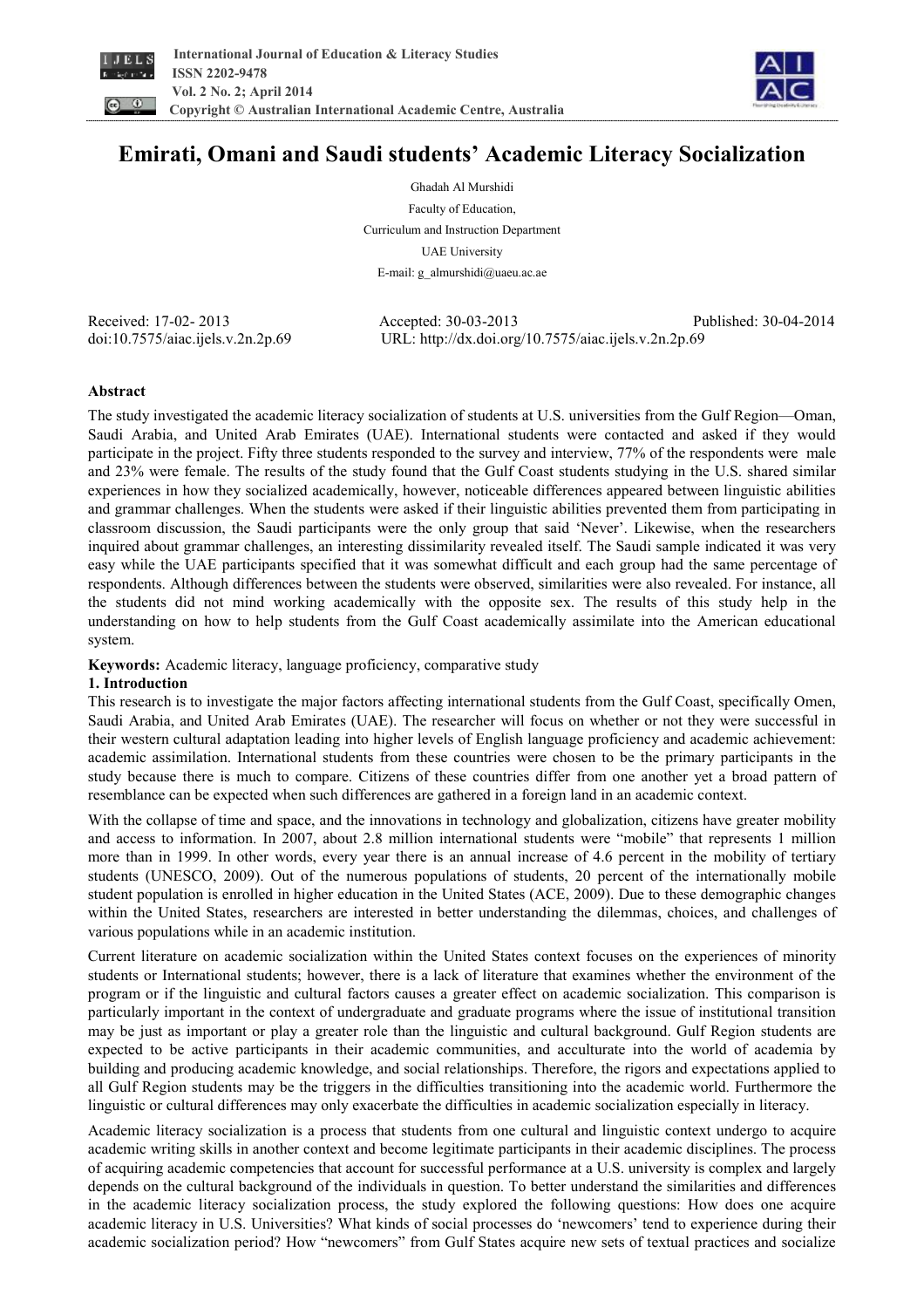# **2. Literature Review**

Throughout the early history of education in the Kingdom of Saudi Arabia (KSA), there was a general reluctance to teach English (Elyas and Picard, 2010). English was only included in the curriculum of all primary schools in KSA in 2003 and then only after considerable international pressure (Elyas, 2008a, b) and although English is generally accepted in KSA, debates still rage as to how it should be taught (Elyas and Picard, 2010). Academic reforms have, in the majority of Gulf countries, resulted in an uncritical adoption of Western (mainly American) university curricula, content and teaching practices which have not always met the needs of the learners (Mazawi, 2003). As a result, an Islamized English curriculum often ensues and thus learners experience a culture shock when studying in an American university since their English and western education is not equivalent to how the English language and western culture is in the America. Likewise, before the year 2000, Oman's educational system was not focused on academics. Bahgat (1999) wrote that Oman's male illiteracy rate was twice that of Saudi Arabia and three times as much as UAE. To help with this education shortfall more emphasis was placed on academic.

Although such learners may not possess an academic readiness and experience culture shock when traveling to the U.S. to pursue higher education, their motivation and enthusiasm to learn is deeply rooted in Arabic society. One famous Arabic proverb suggests:

من علمني حرفا صرت لھ عبدا

He who taught me a letter became my master

In addition, foreign knowledge and broader education is encouraged by the Prophet Mohammed who adjured his followers to search for knowledge. International graduate students have become an integral part of many major US universities and their adaptation to American academic and social cultures can be an arduous task (Gonzalez, 2004) but even with that said, international graduate students from the Gulf are actively pursuing education in America.

Kramsch (2002) proposes that language serves as a tool for gaining membership linguistically negotiated in a particular community of practice to immerse oneself into a community's beliefs, systems, social-cultural attitudes, and values. This is what participants in the study experience. International Gulf students have to immerse themselves into the American culture and diminish the culture shock that many of them face since those whose native language is not English have to negotiate their participation, struggle with gaining legitimacy, and membership in English medium academic discourse communities. Research and scholarly research in English for at least the last 25 years have indicated that effective thinking and learning are situated in students' language use, including experiences in writing, discussion, and interactive media (Langer, 2011).

According to Barnawi (2009), it can be a daunting task to academically assimilate into an academic community. The reason is that the socio-cognitive interactions complicate the enculturation in a classroom setting where there is a population of linguistically and culturally diverse students (Hirst, 2007). Consequently, the students' academic socialization and their linguistic and conceptual repertoires have been dampened since international graduate students are typically trained to use English-as-a-second-language for cognitive or academic functions within formal contexts only, but they may lack informal contact with the social use of the language in culturally appropriate manners within the American college culture (Gonzalez, 2004). Language difficulties cause a cascade of problems. For instance, informal, casually made remarks, the usage of slang and euphemisms, and a lack of English proficiency reduce the socioacademic acclimatization and non-domestic students often miss out on vital information.

The goal of present-day English education, by and large, is to develop a literate and cultured populous that has a deep knowledge of literary traditions as well as the ability to read with ease, write fluently, think deeply, and communicate effectively (Langer, 2011) and although universities offer, if not require, graduates to take one to four semesters of course work in writing, they usually do not offer courses in reading, note taking, speaking, pronunciation, working in groups, making presentations, negotiating relations with faculty and peers, specific-purpose writing, and the host of other language-related topics that might make university studies easier (Leki, 2007).

Brayfield et al., (1990) argued that students are not equally exposed to the same cultural information: therefore, they have differing levels of cultural literacy. The unequal exposure can be quite problematic and which leads to the research question of how "newcomers" from Gulf States acquire new sets of textual practices and socialize into their discourse communities or disciplines in the context of higher education. Part of the struggle for linguistic minorities entails the move towards being heard as an 'insider' in a particular context (Miller, 1999).

# **3. Methodology**

The purpose of this study is to investigate the major factors affecting international students from the Gulf Coast Regions, specifically Oman, Saudi Arabia, and United Arab Emirates (UAE). The researcher will focus on whether or not they were successful in their western cultural adaptation leading into higher levels of English language proficiency and academic achievement.

This study utilized a quantitative research method. Data was collected through a survey with both closed and open ended questions and was electronically administered to 53 international students from the Gulf Coast Region. Figure 16 shows the conceptual framework for this project.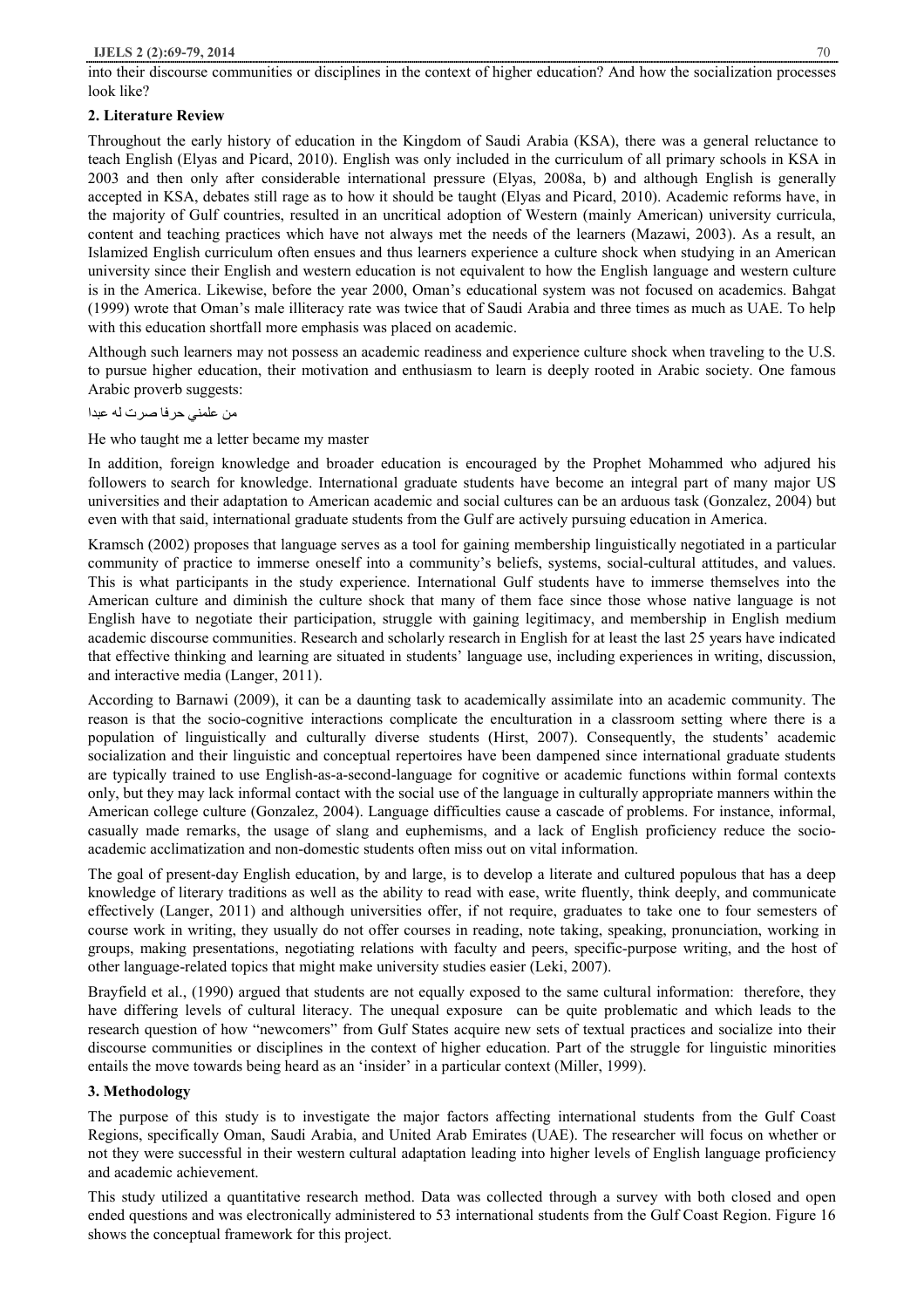The following research questions were developed to guide the survey:

How does one acquire academic literacy in U.S. Universities?

What kinds of social processes do 'newcomers' tend to experience during their academic socialization period?

How do "newcomers" from Gulf States acquire new sets of textual practices and socialize into their discourse communities or disciplines in the context of higher education? How does the socialization process look like?

Gulf Region students are expected to be active participants in their academic communities, and acculturate into the world of academia by building and producing academic knowledge, and social relationships. Therefore, the rigors and expectations applied to all Gulf Region students may be the triggers in the difficulties transitioning into the academic world.

A survey was conducted through email using the Qualtrics survey system. The survey was sent to 90 Gulf region students in different U.S. Universities. The selection of the sample was based on the following: 1) all participants were native speakers of Arabic; 2) all have resided in the US for a period of no longer than seven years. The international students were from different Gulf countries UAE, Saudi Arabia, Oman, and other countries. From the 90 individuals surveyed, 53 responses were returned. The respondents were 12 female and 41 male. Table 1shows a demographic breakdown of the respondents by gender and country.

| Table 1. Demographics of Respondents |         |                 |            |                |       |
|--------------------------------------|---------|-----------------|------------|----------------|-------|
| Gender                               | Country |                 |            |                |       |
|                                      | Oman    | Saudi<br>Arabia | <b>UAE</b> | Other          | Total |
| Male                                 | 5       | 15              | 17         | $\overline{4}$ | 41    |
| Female                               | 1       | 4               | 3          | $\overline{4}$ | 12    |
| Total                                | 6       | 19              | 20         | 8              | 53    |

The survey consisted of 17 items that were multiple choice questions, Likert-scale questions, and demographic questions. The multiple choice questions asked the participants to choose as many of the choices given. The Likert questions are based on a 4 or 5-point scale. Aside from demographic information, the researcher asked respondents on their access to information, academic socialization, language socialization, expertise/power relations, gender, and classroom socialization. These survey items were constructed to cover themes found from the findings in the literature.

#### **4. Results and Findings**

In questioning the participants concerning their access to information, the questions pertain to who the respondents freely communicate and work with during their classes. Do they work and communicate freely with Native American students or prefer to work with students from the same region or even the same gender as themselves? The researchers also focused on expertise and power relations which can come hand in hand and are dependent usually on one another. Often, the person with greater expertise has greater power over another.

Therefore, expertise and power relations were examined through two measures; one is with knowledge, and the other, on explicit, socially constructed hierarchical systems. Knowledge test items deal with the ideas of expertise. The researcher focuses on the perception respondents have concerning some factors: lack of academic knowledge or having cultural knowledge, and professors' perception of student. When asked how comfortable they were in discussing their challenges with their professors, 60% of the participants selected "very comfortable" or "comfortable". However, 40 % of the participants were uncomfortable in sharing their difficulties with their professors.

The academic socialization period was also studied. Questions related to classroom socialization asked students about their comfort level and their expectations with class work. Specifically, in this study, the researcher examined whether there were specific target populations or their loyalty to a membership group that affected their decision making on who they work with in classroom activities. A Likert-scale question was asked to obtain information on classroom socialization. In terms of comfort level of working with students, the majority of the Gulf region students felt much more comfortable working with students from the same region. 25% of the respondents emphasized that the students' region was not a factor in choosing which type of students they preferred to work with. Only 4 students expressed their uncomforted feelings with communicating with the same regional peers, as shown in Table 2, Figures 1, 2, and 3 below.

Table 2. Comfort level working with Students from the Same Region Question: I feel \_\_\_\_\_\_\_ working with students from the same region I am from?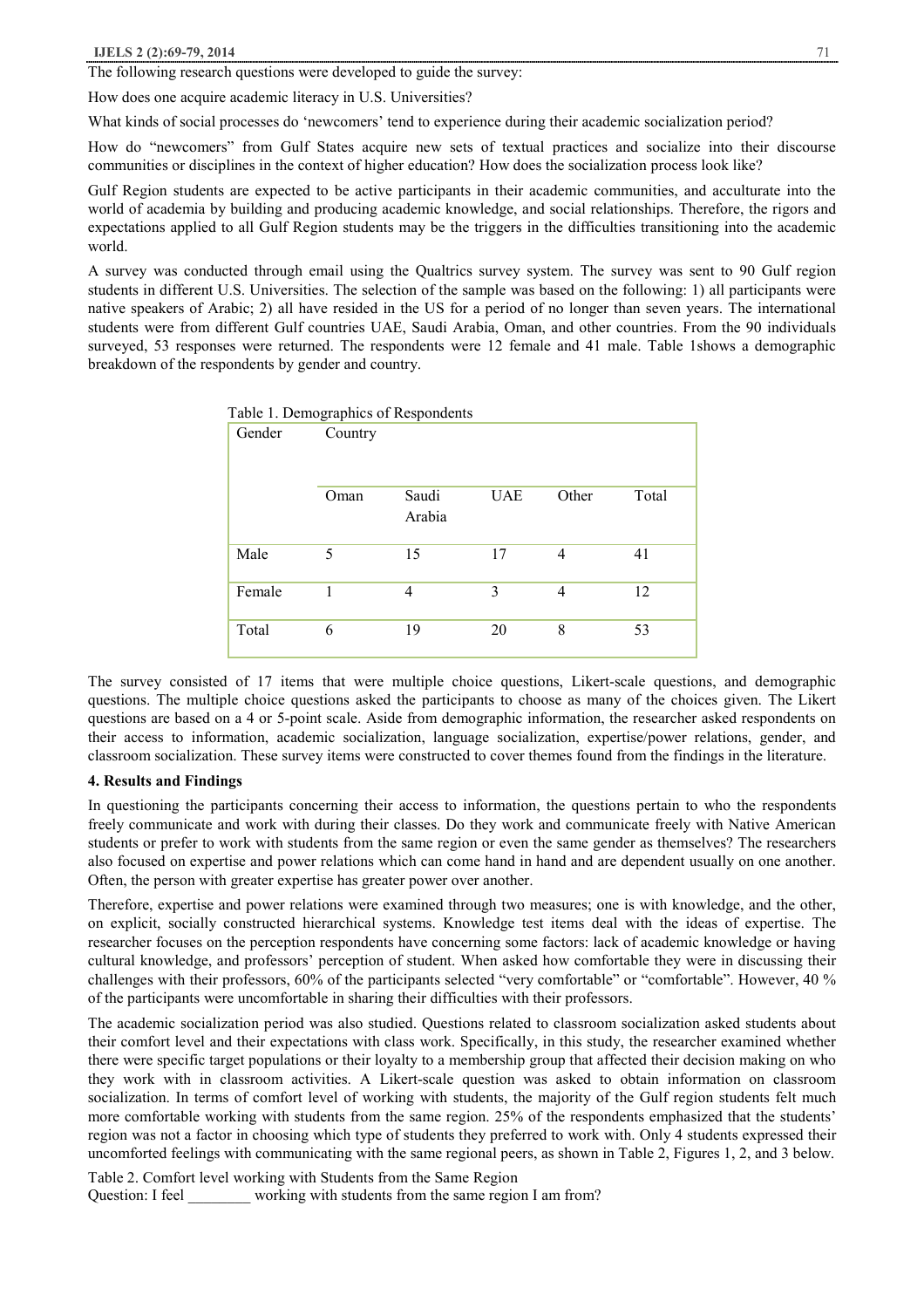| <b>Answer Choices</b> | <b>Response</b> | Percentage |
|-----------------------|-----------------|------------|
| Very Comfortable      | 11              | 21%        |
| Comfortable           | 19              | 36%        |
| Less comfortable      | 6               | 11%        |
| Uncomfortable         | 4               | 8%         |
| It does not matter    | 13              | 25%        |
| Total                 | 53              | 100%       |



Figure1. Working with students from the same region- Emirati students



Figure 2. Working with the students from the same region- Saudi students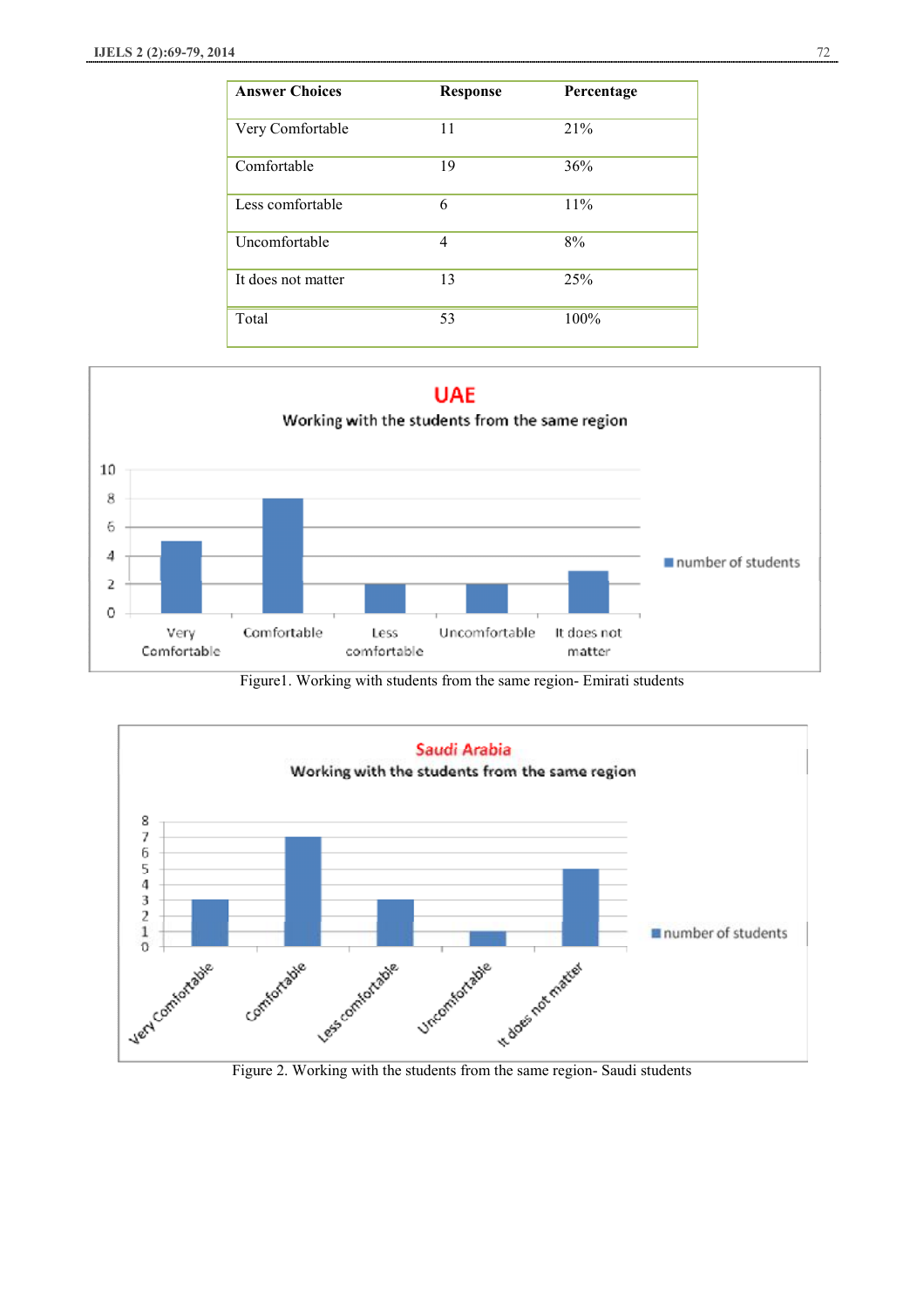

Figure 3. Working with the students from the same region- Omani students

Other Likert-scale questions were asked to obtain information on classroom socialization. In terms of comfort level in participating in classroom activities such as the large and small group discussions, the results show that not one of the Gulf region students chose the option "comfortable" to indicate their level of comfort in participating in a large or small group discussion. This implies that Gulf region students' perception of spontaneous speech was a challenge in classroom activities. However, the majority of students implied that participation in small or large group discussion was not an issue; the issue was their comfort level (See Figures 4, 5,6,7,8 and 9 below)

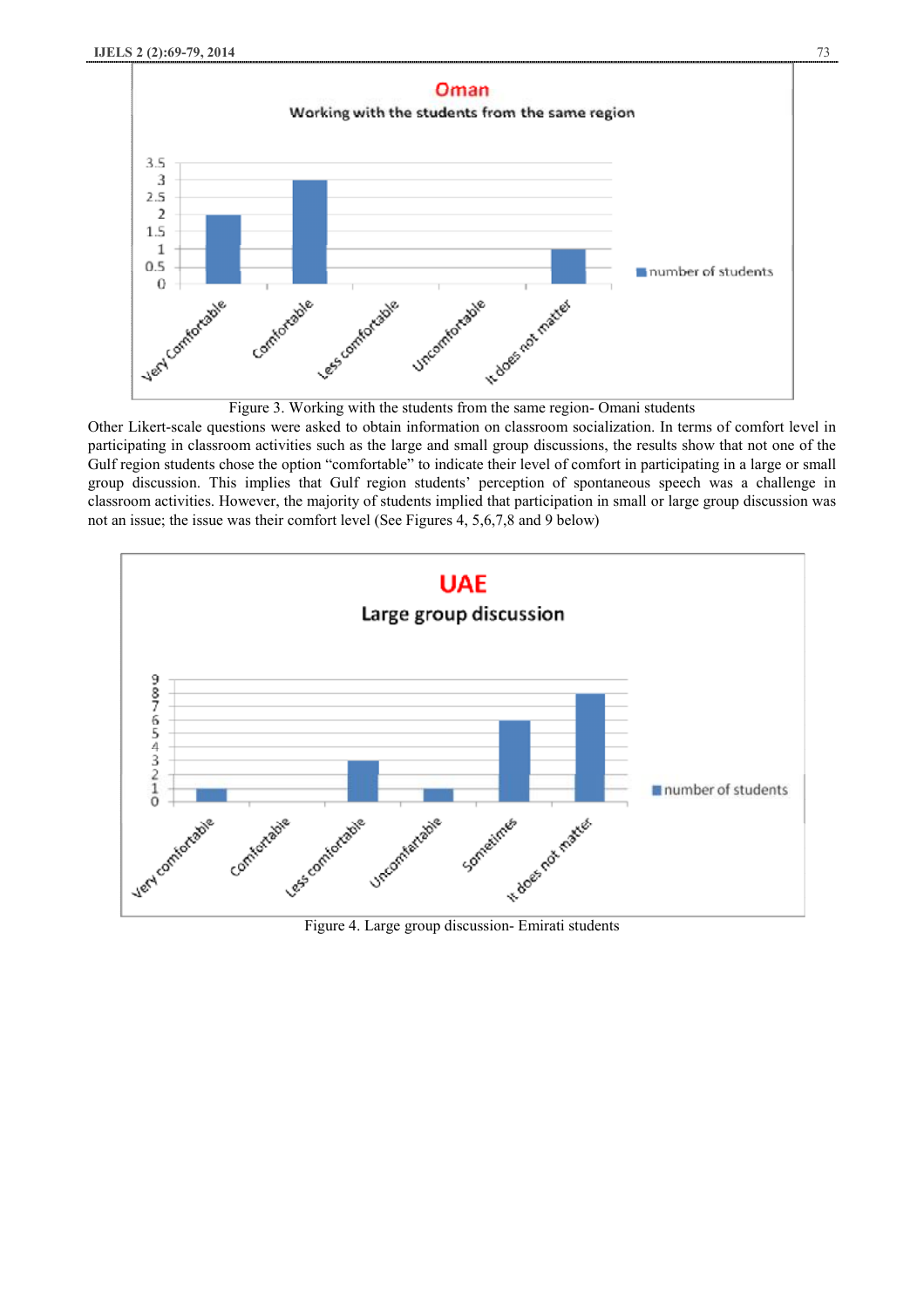





Figure 6. Large group discussion- Omani students



Figure 7. Small group discussion- Omani students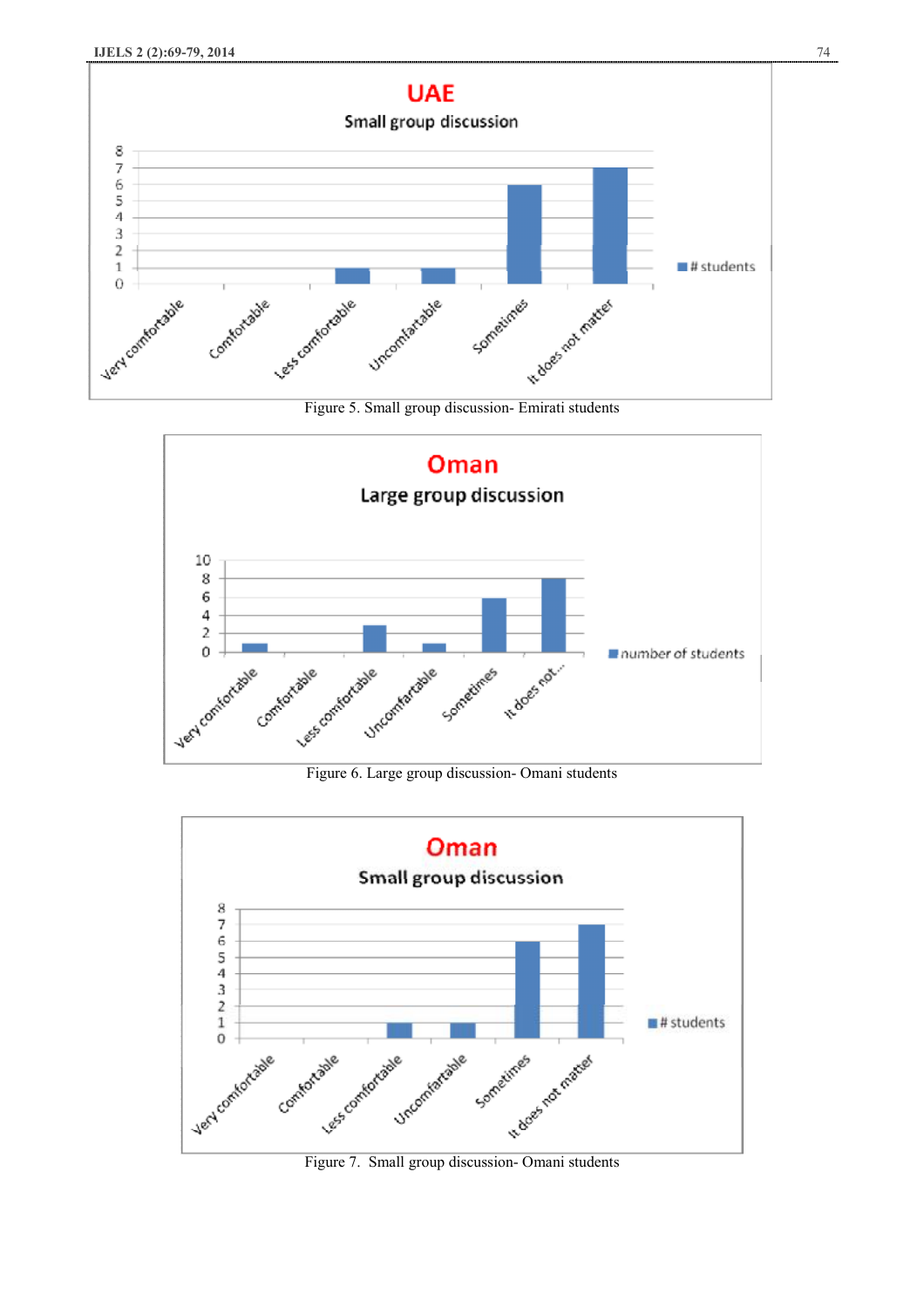

Figure 8. Large group discussion- Saudi students





Community or discipline socialization was also targeted in this study. Using the survey items, the researchers attempted to investigate the effects of language proficiency in the students' participation in classroom discussion and their socialization process in general. Gulf region students from UAE, Saudi Arabia and Oman did not see language proficiency as a deterrent in classroom participation (See Figure 10). Since language proficiency did not hinder the student's academic socialization, the investigation studied the participants' writing challenges.



Figure 10. The effect of Linguistics Abilities on participation in classroom Question: In class, my linguistic abilities prevent me from participating in classroom discussion.

Regarding the emphasis and challenge in relation to the English writing styles, concepts, theories, grammar, word choice, sentence construction and organization, and their level of difficulty, it was revealed that the majority of students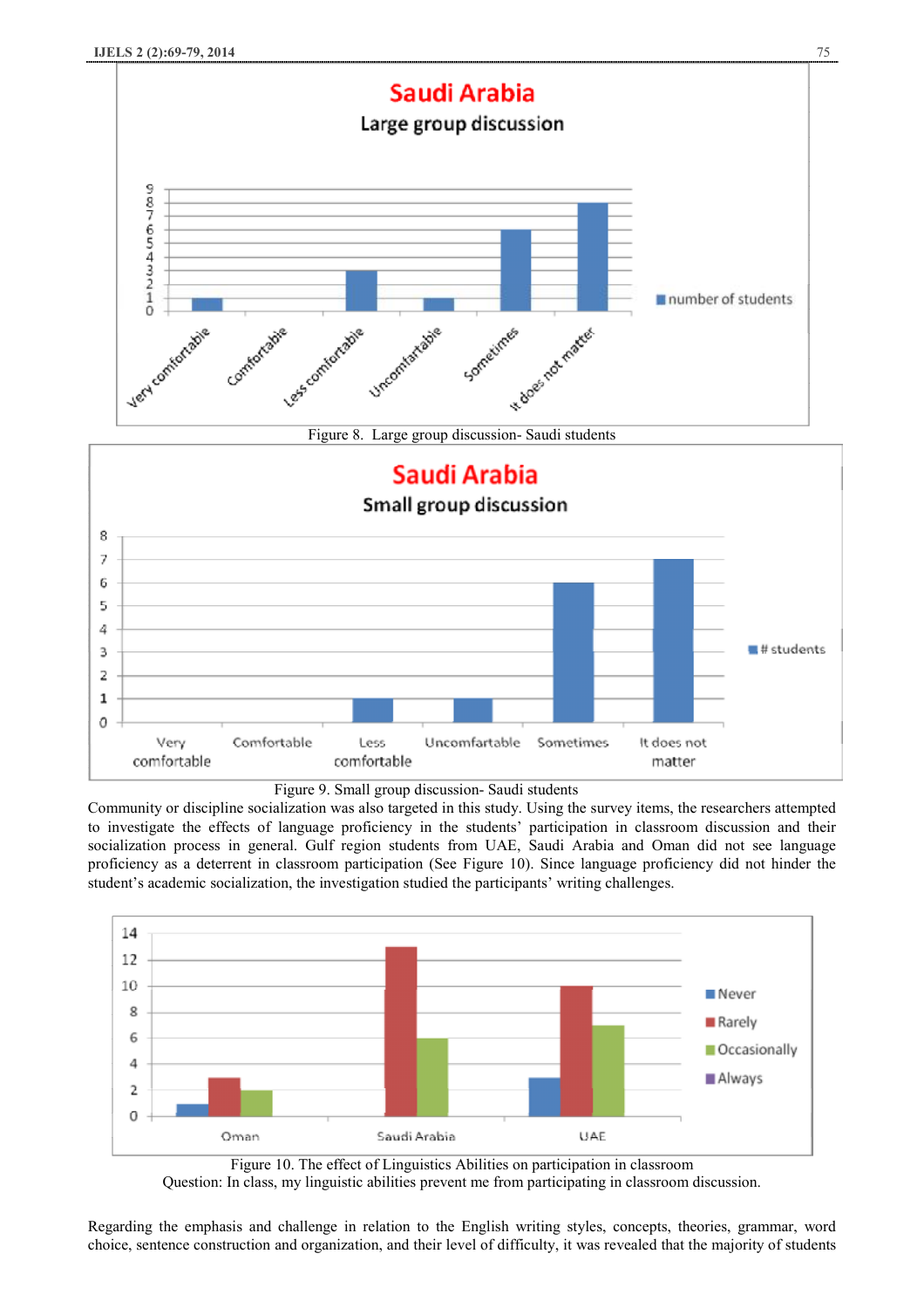focused on both writing style and the content. Only one student from UAE emphasized the importance of content in the writing and half of the Saudi Arabia students indicated the importance of content (See Figure 11).



Figure 11. Writing emphasis Question: Where do you put your emphasis in your writing?

In short, 7 UAE students indicated that grammar was difficult; however, the same number of students from Saudi Arabia emphasized the ease of using English grammar. Similarly, Omani students emphasized that grammar was not an issue when completing school assignments in English (See Figure 12). The researcher assumed that the UAE students' perceived grammar as a challenge because they used to learn English by memorizing grammar. The teachers in the UAE schools and universities used to focus on grammar using the grammar translation method in teaching English.



Figure 12. Grammar Question: To what extent the grammar is difficult in your writing process?

Regarding the sentence construction challenge in writing papers, the majority of UAE students indicated that the level of difficulty in terms of sentence construction was not challenging or difficult but rather neutral and most the Saudi Arabia students emphasized that it was somewhat easy while Omani students mentioned that sentence construction was very easy (see Figure 13). The assumption here to draw is that the Gulf region students have learnt the basics of English language such as the sentence construction for many years over and over so, if the researcher asks any student from the Gulf region about the sentence construction, he/she will immediately give us a right response but, he/she might not produce it accurately in their utterances. Gulf region students went through traditional methodologies of teaching English especially in public schools which based on teaching grammar with memorization without understanding the functions and use of grammatical points.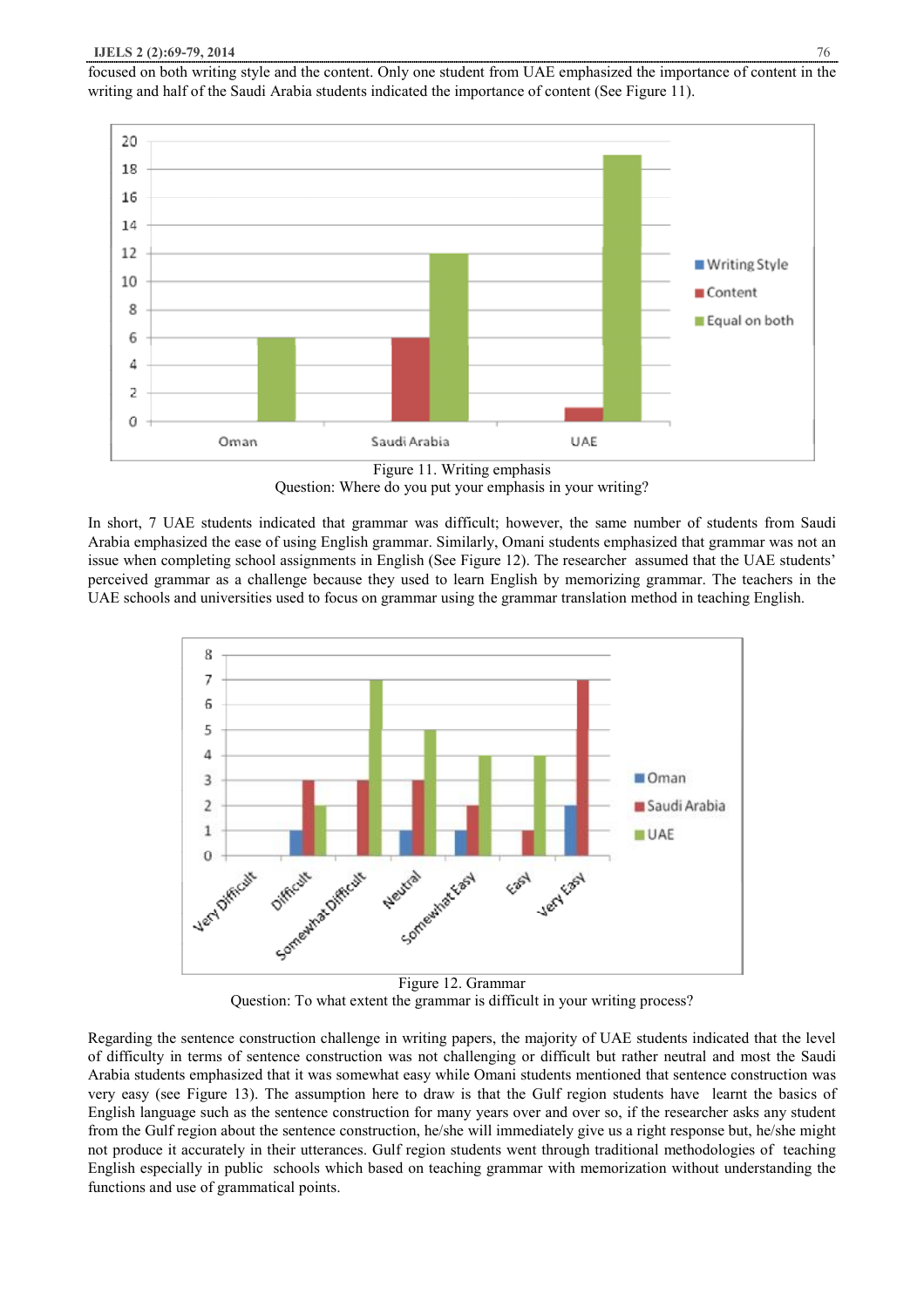

Question: To what extent the sentence construction is difficult in your writing process?

Furthermore, most of the Gulf region students indicated the level of difficulty in the vocabulary choice as neutral. The majority of UAE students specified that word choice was somewhat difficult; however, Saudi Arabia and Omani students indicated the easiness of word choice (See Figure 14). The grammar, sentence construction, and vocabulary areas in the investigation revealed dissimilar notions of how the sampled groups linguistically and mentally portrayed their levels of difficulties and comfortableness.



Question: To what extent the word choice is difficult in your writing process?

As table 3 and Figure 15 indicate,when the sample was questioned about gender,, the majority said that the gender did not matter. It is important to note that only Saudi Arabian and UAE students were less comfortable while Omani participants were very comfortable working with the same gender. Results from survey item asking for the perception of the Gulf region students' preference and their comfort level on working with the same gender, the results indicated that the majority of Saudi Arabia students' perceptions were not different towards gender preference. The UAE students indicated their comfort with working with the same gender. Similarly, Omani students indicated that working with the same gender was more preferable.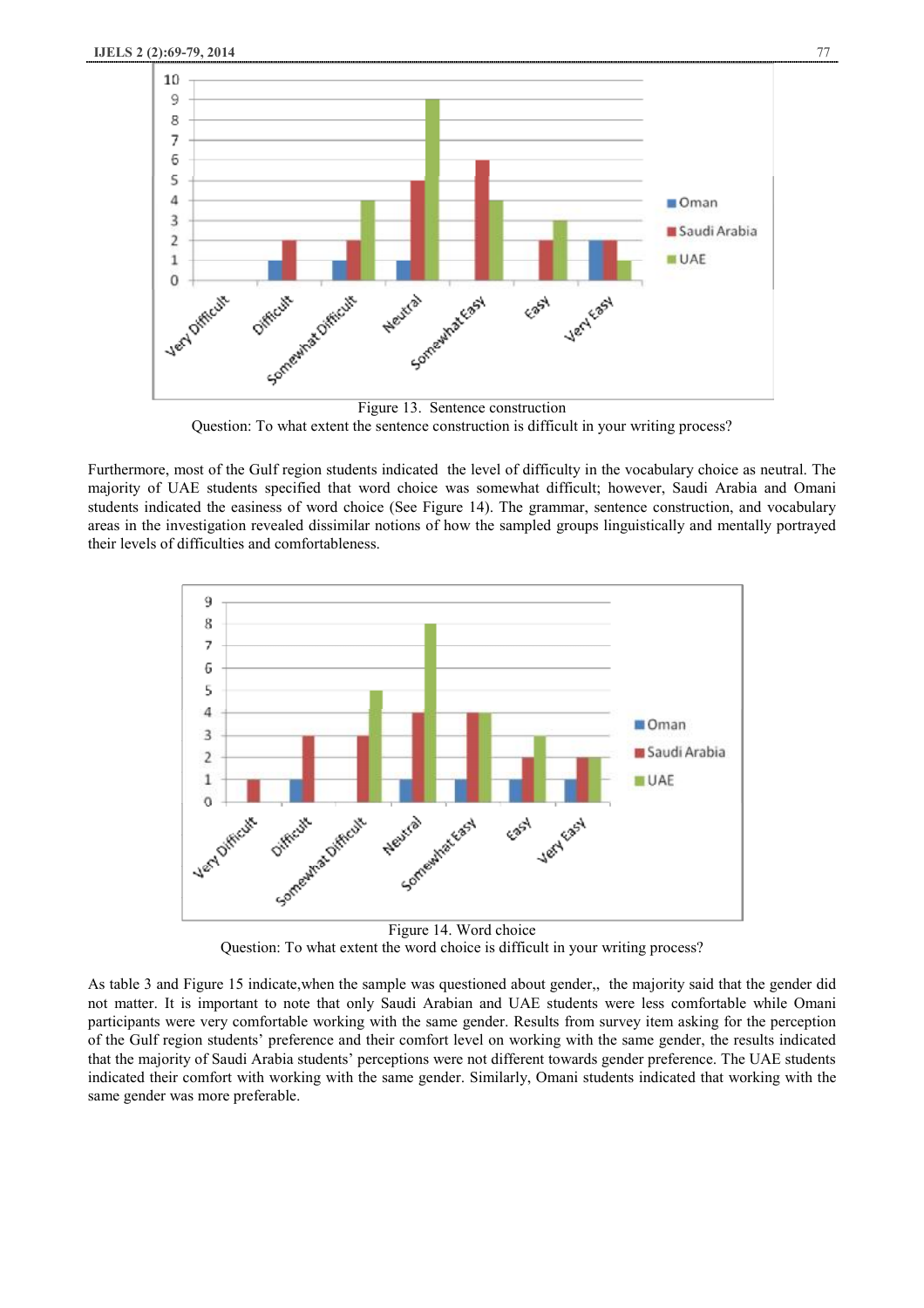Table 3. Comfort level working with the Same Gender Question: I feel most comfortable working with the same gender?

| Answer                  | <b>Response</b> | Percentage |
|-------------------------|-----------------|------------|
| <b>Very Comfortable</b> | 15              | 28%        |
| Comfortable             | 13              | 25%        |
| Less comfortable        | 5               | 9%         |
| <b>Uncomfortable</b>    | ∩               | $0\%$      |
| It does not matter      | 20              | 38%        |
| <b>Total</b>            | 53              | 100%       |





#### **5. Conclusion**

Through quantitative analysis, this study found that the students from the Gulf States of Oman, Saudi Arabia and UAE had similarities in their academic literacy, socialization, and assimilation in the U.S. academic context. The sampled participants were very comfortable or comfortable working academically with students from the same region or working with students of the same gender. It is important to note that none of sample groups felt uncomfortable working with students of the same gender. Other similar findings were the large and small group discussion results. The sample did not highlight feeling comfortable working in small group discussions and occasionally felt their linguistic abilities prohibited them from fully participating in class activities. Another similarity between participants was their writing styles. They all emphasized that content and writing style was equally important when writing an assignment.

Although there were more similarities between the sample groups, a few differences emerged from the investigation. For instance, when questioned about if grammar is difficult in their writing process the respondents were split. A large majority either answered that grammar was very easy or very difficult. Another area where respondents showed dissimilar answers is their word choice. When asked to what extend the word choice is difficult in their writing process, the answers were split across the board. Some felt the word choice was very easy or difficult. Overall, respondents shared similar responses when it came to acquiring their linguistic abilities and academic socialization and although some dissimilar responses were found, there is not a high enough percentage of different responses to indicate that the sample groups are very different from each other.

In writing this report, it was found that conducting a small focus group of the respondents would have been beneficial. This would have allowed the researchers to ask clarifying and follow up questions. In addition to the focus group, another limitation of the survey was the design of the Likert-scales. In the majority of the Likert-scale questions and answers, the participants highlighted neutral. If neutral was removed, respondents would have had to make a judgment instead of picking the middle ground. It can be assumed that this skewed the results and if neutral was removed from the answer choices, the findings would have been more significant. Future efforts will be concentrated on increasing the sample size and validating the results of this research.

The data collected can only adequately speak on the difference between Gulf region students who are from UAE, Saudi Arabia and Oman concerning their experiences on academic socialization, especially in literacy. However, this study